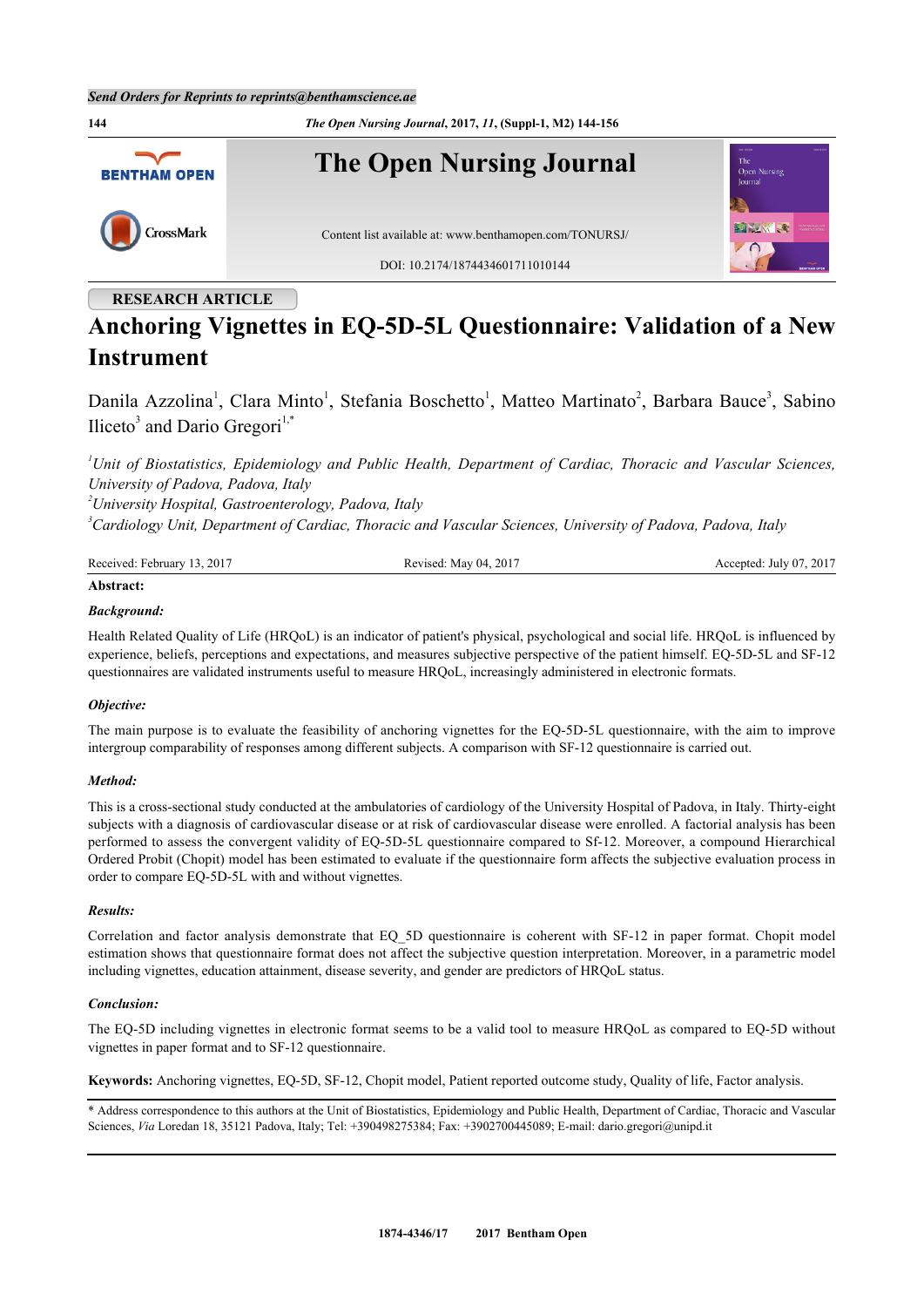## **1. INTRODUCTION**

Health related quality of life (HRQoL) measures represent an important part of assessing the quality of routine care in general practice. They are useful in understanding the patient's point of view about the disease and the treatment methods applied, and deserve important consideration when comparing different treatments methods and evaluating interventions [[1\]](#page-10-0).

Nurses are educated to provide a wide range of components of care and they are aware of the importance of the quality of patients' lives because nursing is holistically concerned with the whole patient and is a caring practice aimed to health promotion and maintenance or restoration of function [\[2](#page-10-1)].

There is a growing evidence indicating that 'quality of life assessment' is particularly relevant to the scope of nursing practice [\[3\]](#page-10-2) and can be considered as adjuvant to clinical and physiological assessments in many chronic conditions, particularly cancers [[4\]](#page-11-0) and cardiovascular diseases [[5\]](#page-11-1). This approach is the 'gold standard' in the evaluation of nursing care, healthcare services and outcome assessment.

Health-related quality of life tools have the potential to identify specific and general health needs which is particularly important in nursing dealing with holistic care: components of HRQoL tools are likely to be associated with specific health care needs and measuring HRQoL may lead to improved quality of care and to improvement of patients' QoL, but the administration of quality of life tools can also provide a rapid screening in order to identify patients' health needs.

Nevertheless, one of the main barriers in using HRQoL as an outcome indicator in the comparison of different survey results is the so-called *interpersonal incomparability* [[6\]](#page-11-2). The evaluation and decision-making process that leads a respondent to evaluate and choose among different response categories of survey questions is a quite complex phenomenon. This complexity is the result not only of the individuality, but also of socio-cultural factors: same question can be interpreted in different ways by people belonging to different cultural contexts, but this difference can be detected even among individuals belonging to the same cultural field.

These factors may hamper the comparability of survey research especially if they are related to heterogeneous study populations and if the phenomenon under investigation is somewhat abstract [[7\]](#page-11-3).

For these reasons, King and colleagues (2004) introduced the anchoring vignettes, a methodological tool that seeks to correct for the different interpretations that can be given to responses on ordinal scales.

The main research purpose in this article is the validation of a touch-screen format EQ-5D-5L questionnaire with anchoring vignettes, through comparison with SF-12 questionnaire in paper format without vignettes.

Furthermore, we investigated whether the questionnaire form (paper or touch screen format) and/or the presence of the vignettes in EQ-5D-5L affects the interpretation process of questions proposed to respondent.

## **2. MATERIALS AND METHODS**

## **2.1. Study Design and Setting**

The setting of our research is an observational cross-sectional study, conducted at the ambulatories of cardiology of the University Hospital of Padova, in the period between February and March 2015. Patients who underwent medical examination during the period of data recruitment were enrolled in the study. Subjects involved were both patients with cardiovascular disease and patients at risk of cardiovascular disease.

Criteria for eligibility were the age of consent (over 18 years), the absence of any major cognitive impairment and the Italian language as a mother tongue. Verbal informed consent has been provided to all the subjects involved in the study, after an explanation of the aim of the research.

#### **2.2. Vignettes Techniques**

The vignettes are fictitious questions concerning persons who live in a situation attributed to the phenomenon under investigation (an example is provided in Box **[1](#page-2-0)**). The vignettes are proposed to the respondent in order to increase or decrease adhesion to the concept measured [\[6](#page-11-2)].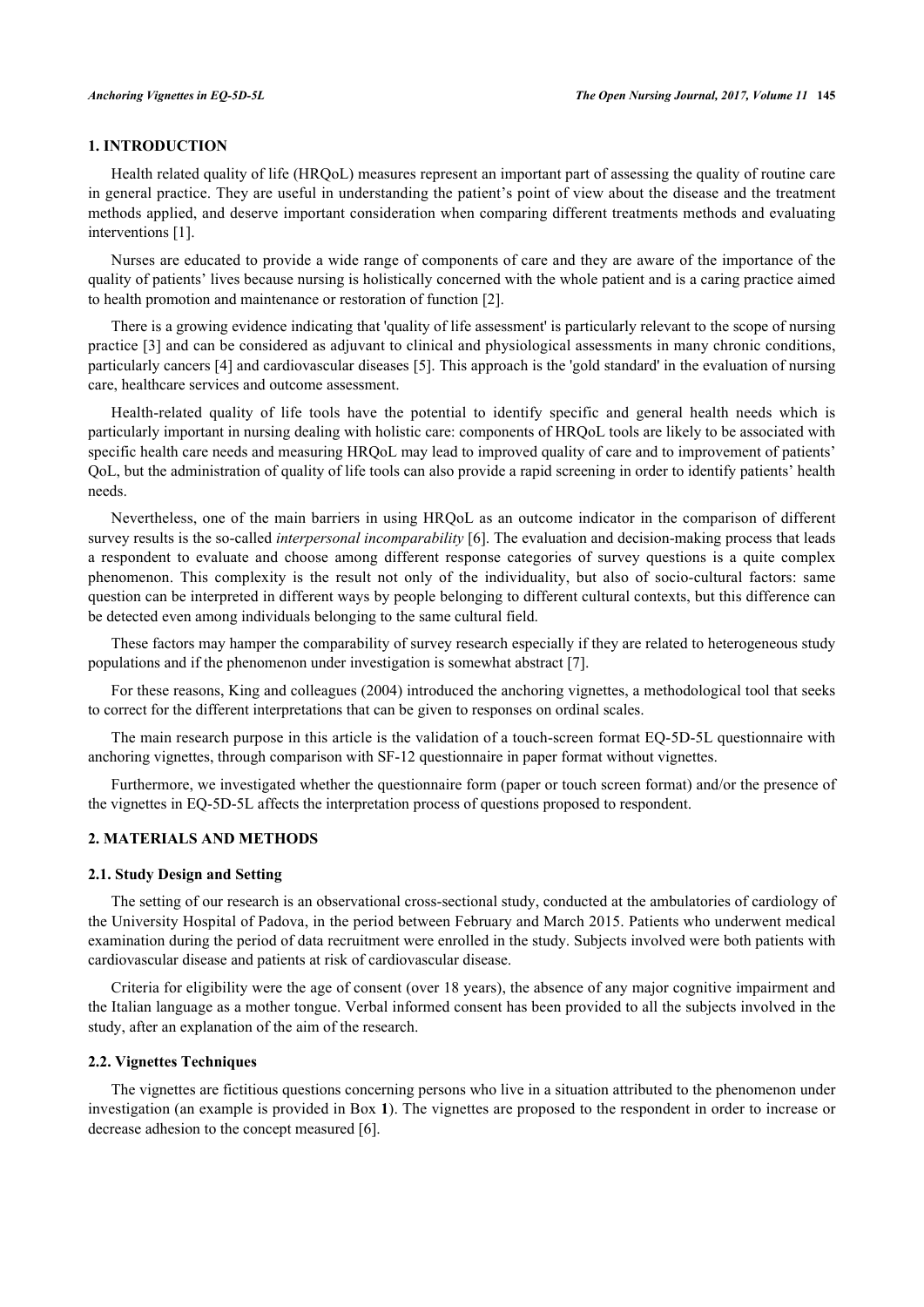<span id="page-2-0"></span>

|  |  | Box (1). Self assessment question and vignettes question for mobility. |  |  |
|--|--|------------------------------------------------------------------------|--|--|
|  |  |                                                                        |  |  |

| <b>Mobility (Self Assessment Question)</b>                                                                                                                           |
|----------------------------------------------------------------------------------------------------------------------------------------------------------------------|
| 1. I have no problems in walking about                                                                                                                               |
| 2. I have slight problem in walking about                                                                                                                            |
| 3. I have moderate problems in walking about                                                                                                                         |
| 4. I have severe problems in walking about                                                                                                                           |
| 5. I'm unable in walking about                                                                                                                                       |
| Vignettes Question:                                                                                                                                                  |
| · Andrea/Giulia walks for one to two kilometers everyday without tiring, but he/she cannot run anymore due to an injured knee.                                       |
| 1. He/She has no problems in walking about                                                                                                                           |
| 2. He/She has slight problem in walking about                                                                                                                        |
| 3. He/She has moderate problems in walking about                                                                                                                     |
| 4. He/She has severe problems in walking about                                                                                                                       |
| 5. He/She is unable in walking about                                                                                                                                 |
| • Luca/Chiara has a lot of swelling in his/her legs, and walking around more than 50 m is an effort as his/her legs feel heavy.                                      |
| 1. He/She has no problems in walking about                                                                                                                           |
| 2. He/She has slight problem in walking about                                                                                                                        |
| 3. He/She has moderate problems in walking about                                                                                                                     |
| 4. He/She has severe problems in walking about                                                                                                                       |
| 5. He/She is unable in walking about                                                                                                                                 |
| • Marco/Francesca is able to walk distances of up to 200 m without any problems but feels tired after walking 1 km or climbing up more than one<br>flight of stairs. |
| 1. He/She has no problems in walking about                                                                                                                           |
| 2. He/She has slight problem in walking about                                                                                                                        |
| 3. He/She has moderate problems in walking about                                                                                                                     |
| 4. He/She has severe problems in walking about                                                                                                                       |
| 5. He/She is unable in walking about                                                                                                                                 |

Through the comparison between responses given to self-assessment questions and vignettes questions, it is possible to overcome incomparability between responses (given by different subjects to the same question) which affects HRQoL evaluations as well.

From a statistical standpoint, Greene and Hensher (2010) and Wand (2011) introduced and reviewed, respectively, the compound hierarchical ordinal probit (Chopit) model, which can be successfully used to analyze ordinal responses to a questionnaire including vignettes [[8\]](#page-11-4).

In literature, several instruments have been provided to measure the HRQoL. Among them, the EQ-5D-5L questionnaire is a standardized instrument applicable to a wide range of health conditions and treatments. EQ-5D-5L provides a simple descriptive profile and a single index value for health status consisting in five dimensions [\[9](#page-11-5)]: mobility, self-care, usual activities, pain/discomfort, and anxiety/depression.

The electronic version of these questionnaires have been often used recently since they improve the survey's effectiveness and efficiency by reducing probability of error in data entry process [\[10](#page-11-6)].

Other authors use anchoring vignettes in EQ-5D-5L questionnaire in paper format to correct interpersonal incomparability in HRQoL evaluation [\[11](#page-11-7)].

#### **2.3. Instruments of Data Collection**

<span id="page-2-1"></span>Patients completed two different types of questionnaire on quality of life assessment: the EQ-5D-5L questionnaire in traditional and vignettes form, using paper format or touch screen tool, and the SF-12 questionnaire in paper form. Moreover, additional information was collected on age, gender, job, educational level, presence of cardiovascular disease or predisposition, pharmacological therapy and Implantable Cardioverter Defibrillator (ICD) treatment (Fig. **[1](#page-2-1)**).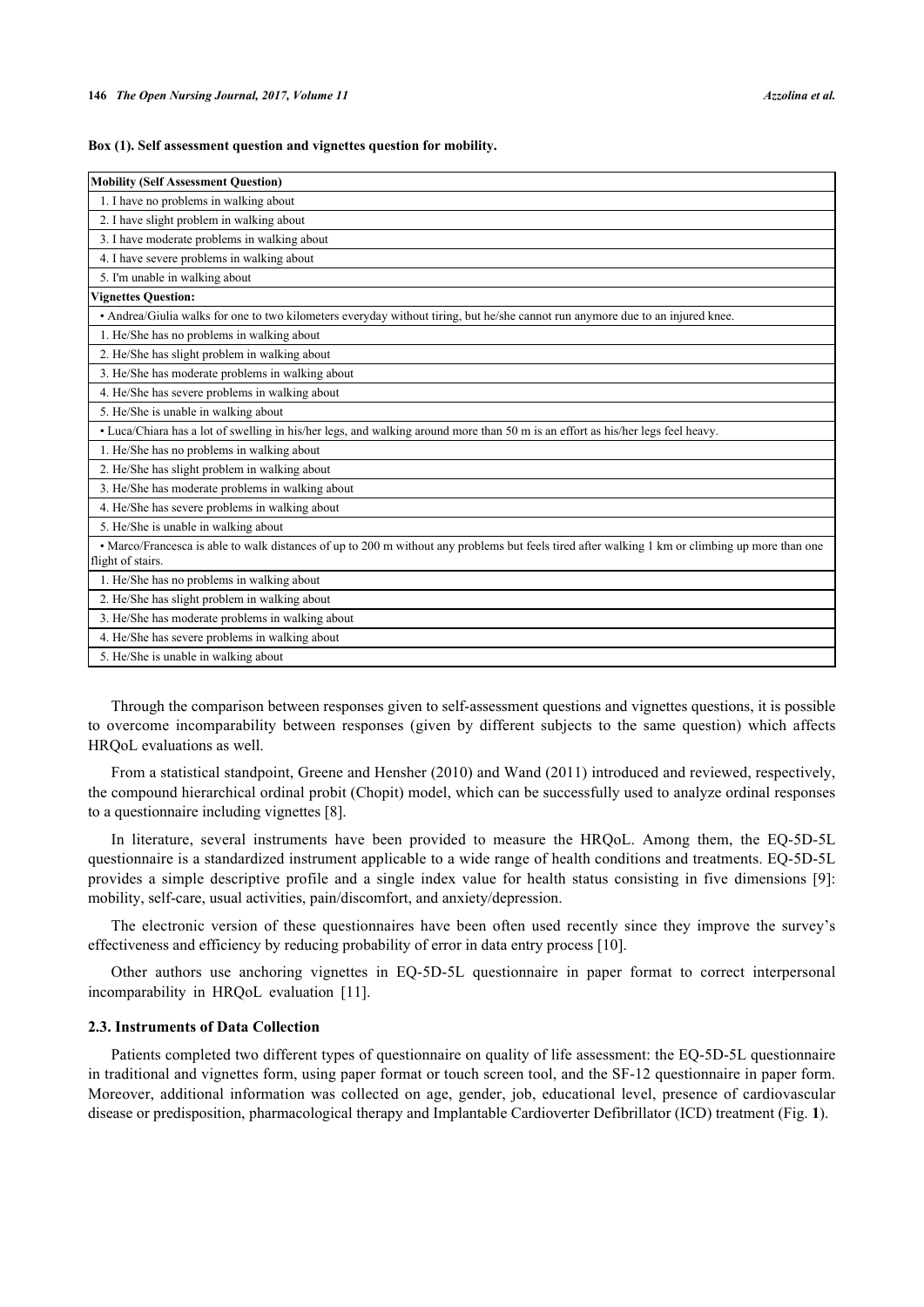

**Fig. (1).** Study design.

## *2.3.1. EQ-5D-5L Questionnaire*

Developed by the EuroQol Group, the EQ-5D-5L is the 5-level version of EQ-5D. The questionnaire comprises the same 5 dimensions of previous EQ-5D version (mobility, self-care, usual activities, pain/discomfort, anxiety/ depression), with 5 levels for each dimension: no problems, slight problems, moderate problems, severe problems and extreme problems [[12](#page-11-8)]. EQ-5D has been developed as a simple generic measure to evaluate quality of life [[13\]](#page-11-9), and has been validated in several studies on cardiovascular diseases [[14](#page-11-10) - [16\]](#page-11-11). In our study, the same questionnaire has been administered in standard format and in a newest version with anchoring vignettes. Vignettes have been created from the translation of questionnaire proposed by Au and Lorgelly [\[11](#page-11-7)].

#### *2.3.2. SF-12 Questionnaire*

The SF-12 Questionnaire is an instrument for evaluating health and quality of life perception [[17](#page-11-12)]. It includes 12 questions about 8 different dimensions: physical functioning (PF), role-physical (RP), bodily pain (BP), general health (GH), vitality, social functioning (SF), role emotional (RE), and mental health (MH).

#### **2.4. Statistical Analysis**

Correlation measures are computed (on the conventional and polycoric correlation matrix) on standardized sum of scores for each dimension of EQ-5D and of SF-12 questionnaire in order to assess the concordance. A factorial analysis on polycoric correlation matrix has been performed to assess the coherence [[16\]](#page-11-11) of EQ-5D in vignettes format with SF-12 without vignettes. Results are typically interpreted in terms of the major loadings on each factor and represented either as a table of loadings or graphically, with all the loadings with the absolute value greater than 1 as shown.

A Chopit model has been estimated for the components that may affect the item evaluation process, with the questionnaire form (paper or touch screen) included as an explanatory covariate [[18\]](#page-11-13).

The standard parametric analysis presented in this paper is based on the Chopit model [[18\]](#page-11-13). It consists of two sets of response variables, one for self-assessment, and one related to the answers that the interviewee gives to the vignettes. The main difference between the Chopit and probit model lies in the thresholds of the continuous latent variable that defines the response process. Such thresholds are fixed in probit models and varying in Chopit model, depending on the individual characteristics, thus indicating the presence of covariates that affect the subjective evaluation [[19\]](#page-11-14).

By using only the component related to self-evaluation, it is not possible to separate the parameters (β) related to self-evaluation component from those  $(\gamma)$  defined on the cut point of latent variable (see Appendix). For this reason, it is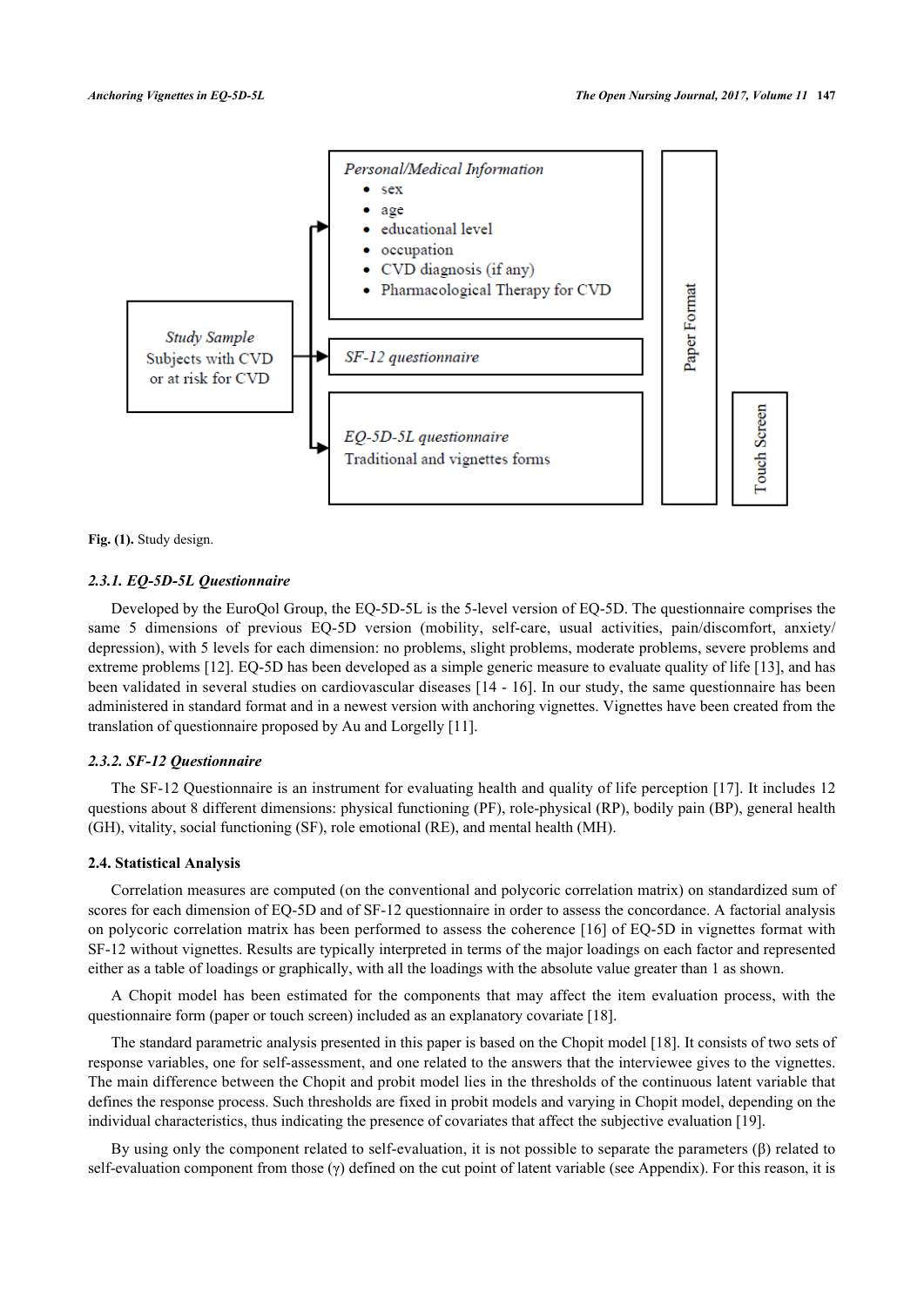important to use the information provided by the vignettes for modeling also this component.

Results of Chopit model, performed on vignettes questionnaire, has been compared with conventional ordinal Probit model performed on data without vignettes.

## **3. RESULTS**

Table **[1](#page-4-0)** reports the correlation coefficients between the dimensions included in each questionnaire. These measures of convergent validity between EQ-5D (with vignettes) and SF-12 questionnaire, indicate that anxiety is related with all SF-12 dimensions excluding general mental health (MH), and that physical function (PF) is associated with all EQ-5D dimensions.

|                 | PF                          | RP                          | BP                                             | GH                      | VT                                                                                                       | SF                        | RE                          | MН                       |
|-----------------|-----------------------------|-----------------------------|------------------------------------------------|-------------------------|----------------------------------------------------------------------------------------------------------|---------------------------|-----------------------------|--------------------------|
| Activity        | $-0.34(-0.6)$<br>$-0.03$ )  |                             | $-0.32$ ( $-0.58$ ; 0) $0.2$ ( $-0.12$ ; 0.49) | 0.37(0.05)<br>0.62)     | $-0.04 (-0.36)$<br>0.28)                                                                                 | 0.32(0; 0.58)             | $-0.17(-0.46)$<br>0.16)     | 0.4(0.1; 0.64)           |
| Pain            | $-0.33(-0.59)$ ;<br>$-0.02$ | $-0.38(-0.63)$ ;<br>$-0.07$ | 0.36(0.04)<br>0.61)                            | $0.48(0.19)$ ;<br>0.69  | $-0.24(-0.52)$ ;<br>0.08)                                                                                | $[0.3 (-0.03; 0.56)]$     | $-0.24(-0.52)$ ;<br>0.09    | $0.13 (-0.2; 0.43)$      |
| <b>Anxiety</b>  | $-0.5(-0.71)$ ;<br>$-0.21$  | $-0.39(-0.63)$ ;<br>$-0.08$ | 0.37(0.06)<br>0.62)                            | $0.47(0.17)$ ;<br>0.69) | $-0.54(-0.74)$<br>$-0.27$                                                                                | 0.55(0.28)<br>0.74)       | $-0.38(-0.62)$ ;<br>$-0.07$ | $0.15(-0.18)$<br>0.45)   |
| <b>Selfcare</b> | $-0.32(-0.58; 0)$           | $-0.27(-0.54)$<br>0.06      | $0.28(-0.04)$<br>0.55)                         |                         | $[0.21 (-0.12; 0.5)] - 0.09 (-0.4; 0.24)]$                                                               | $0.04 (-0.29)$ ;<br>0.35) | $0.02 (-0.3; 0.34)$         | $0.03(-0.29)$ ;<br>0.35) |
| <b>Mobility</b> | $-0.48(-0.69)$ ;<br>$-0.19$ |                             |                                                |                         | $-0.32$ (-0.58; 0) $\left[0.23$ (-0.1; 0.51) $\left[0.3$ (-0.02; 0.57) $\left[-0.1\right], 0.41$ ; 0.23) | $-0.04(-0.35)$ ;<br>0.29) | $-0.14(-0.44)$<br>0.18)     | $0.07(-0.26)$<br>(0.38)  |

<span id="page-4-0"></span>**Table 1. Correlation coefficient and 95% CI between EQ-5D and SF-12 dimensions.**

<span id="page-4-1"></span>PF (physical functioning), RP (role limitation due to physical problems), BP (bodily pain), GH (general health perceptions), SF (social functioning), VT (vitality), RE (role limitations due to emotional problems), MH (general mental health).

Five latent factors whose eigenvalues are greater than 1 are identified (Fig. **[2](#page-4-1)**).



**Scree plot** 

**Fig. (2).** Scree plot of factorial and component analysis on polycoric correlation matrix.

<span id="page-4-2"></span>Observing the loadings of variables on latent factors (Fig. **[3](#page-4-2)**) it is possible to assess that, on the first factor, the variables related to physical activity in EQ-5D and SF-12 questionnaire are coherently relevant. The variables with greater loadings on the second factor are related to emotional health and self-care status in both questionnaires. Mobility and selfcare variables are relevant for the third dimension, while on fourth factor are relevant activity and pain component, and the variable more contributing to last factor is the anxiety component. The identified dimensions are coherent with the different aspects of HRQoL, which the questionnaire aims to capture.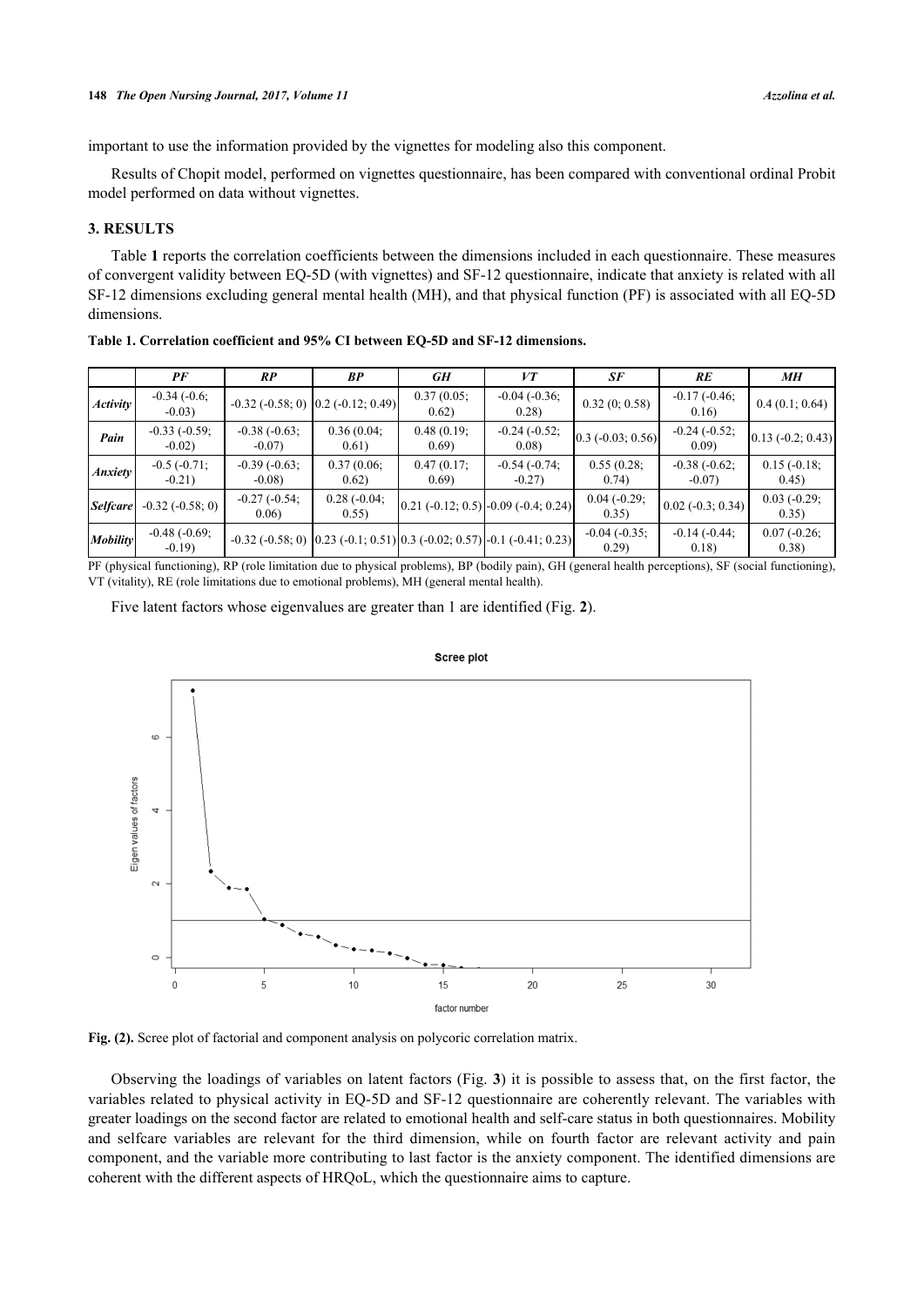

Fig. (3). Factor loadings on four latent components(Progressive code numbers at the end of the labels indicate items constituting each section of the questionnaire).

A comparison between EQ-5D questionnaire in paper and touch-screen format has been performed evaluating if the questionnaire form affects the subjective evaluation parameters modeled in a Chopit model. The Chopit model has been estimated on each questionnaire dimension.

The questionnaire form is not a significant factor affecting the subjective evaluation, as modeled by *γ* parameters (Tables **[2](#page-5-0)**-**[5](#page-7-0)**).

<span id="page-5-0"></span>

| Table 2. Results of Chopit and Probit model for mobility dimension, Odds Ratio (OR), Standard error (SE). |  |  |  |
|-----------------------------------------------------------------------------------------------------------|--|--|--|
|                                                                                                           |  |  |  |

|                           |        | <b>Chopit</b><br>OR(SE)            |         |        | Probit<br>OR(SE)            |         |
|---------------------------|--------|------------------------------------|---------|--------|-----------------------------|---------|
| $\beta$ age               | 1.0269 | (0.0263)                           | 0.3136  | 1.018  | (0.0227)                    | 0.4252  |
| $\beta$ job               | 1.1407 | (0.6842)                           | 0.8475  | 0.9215 | (0.5793)                    | 0.8877  |
| <b><i>B</i></b> education | 0.3337 | (0.4801)                           | 0.0222  | 0.5512 | (0.3731)                    | 0.1104  |
| $\beta$ pharm treat.      | 4.0792 | (0.6886)                           | 0.0412  | 3.606  | (0.5961)                    | 0.0314  |
| $\beta$ questionnaire     | 0.2505 | (0.9124)                           | 0.1292  | 0.4302 | (0.7797)                    | 0.2793  |
| <b>Thresholds</b>         |        |                                    |         |        |                             |         |
|                           |        | <b>Chopit</b><br>Coefficients (SE) | p-value |        | Probit<br>Coefficients (SE) | p-value |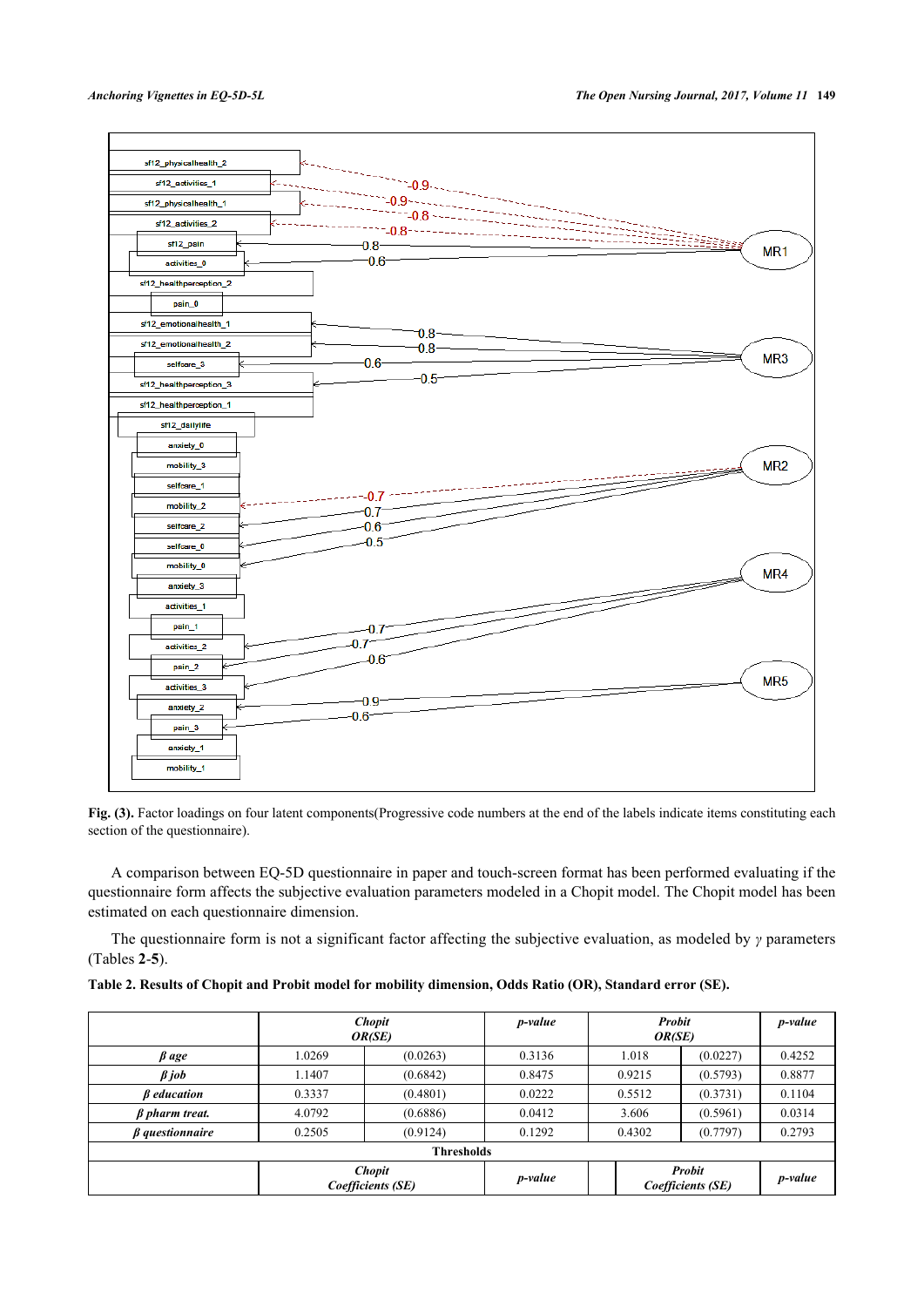#### **150** *The Open Nursing Journal, 2017, Volume 11 Azzolina et al.*

*(Table ) contd.....*

|                         | <b>Chopit</b><br>OR(SE) |          | p-value |            | <b>Probit</b><br>OR(SE) |                          | p-value |
|-------------------------|-------------------------|----------|---------|------------|-------------------------|--------------------------|---------|
| $\gamma I$              | $-1.4893$               | (1.8027) | 0.4087  | $\tau_{1}$ | $-1.387$                | (1.77)                   | 0.4332  |
| $\gamma$ l age          | 0.0119                  | (0.0139) | 0.3919  | $\tau_{2}$ | $-0.5809$               | (0.3394)                 | 0.087   |
| $\gamma$ <i>l</i> job   | 0.2545                  | (0.3797) | 0.5027  | $\tau_{3}$ | 0.5158                  | (0.4887)                 | 0.2912  |
| γ <i>l</i> education    | $-0.4816$               | (0.2903) | 0.0971  |            |                         | $\overline{\phantom{a}}$ |         |
| yl pharm treat.         | 0.1332                  | (0.3546) | 0.7072  |            |                         |                          |         |
| γ1 questionnaire        | $-0.6554$               | (0.4901) | 0.1811  |            |                         |                          |         |
| $\gamma$ 2              | 0.8298                  | (1.1505) | 0.4707  |            |                         |                          |         |
| $\gamma$ 2 age          | $-0.0204$               | (0.0129) | 0.1138  |            |                         |                          |         |
| $\gamma$ 2 job          | $-0.1951$               | (0.3201) | 0.5422  |            |                         | ۰                        |         |
| γ2 education            | $-0.0068$               | (0.2208) | 0.9754  |            |                         | $\overline{\phantom{a}}$ | ۰       |
| $\gamma$ 2 pharm treat. | $-0.0386$               | (0.3329) | 0.9077  |            |                         | $\overline{\phantom{a}}$ | ۰       |
| y2 questionnaire        | 0.7293                  | (0.4667) | 0.1181  |            |                         | $\overline{\phantom{a}}$ | ۰       |
| $\gamma$ 3              | $-0.5081$               | (1.4315) | 0.7227  |            |                         | ۰                        | ۰       |
| $\gamma$ 3 age          | 0.0078                  | (0.0157) | 0.6193  |            |                         | -                        | -       |
| $\gamma$ 3 job          | 0.4675                  | (0.4727) | 0.3227  |            |                         | ۰                        |         |
| γ3 education            | 0.2338                  | (0.3322) | 0.4816  |            |                         | $\overline{\phantom{0}}$ |         |
| γ3 pharm treat.         | 0.1697                  | (0.422)  | 0.6876  |            |                         |                          |         |
| γ3 questionnaire        | 0.174                   | (0.5653) | 0.7582  |            |                         | -                        | ۰       |

*γ* are parameters defined on thresholds *β* are the parameters estimated in each model *τ* are the thresholds fixed in Ordinal probit model

For each computed model, the questionnaire form, in paper and touch screen format, does not affect the subjective interpretation of the ordinal scale proposed. This result comes from the lack of statistical significance of estimates on threshold defined on the latent variable; the subjective choice is modeled by a normal latent variable on which are defined covariates that may affect subjective evaluation process.

Moreover, the significant estimates (*β*) provided by a Chopit model, including vignettes, are also significant and coherent, in terms of estimated effect, compared to conventional proportional odds model (Tables **[2](#page-5-0)**-**[5](#page-7-0)**), performed on EQ-5D questionnaire without vignettes.

Considering the Chopit model and ordinal Probit model, it seems that the main factor influencing each dimension of the subjective quality of life is represented by the educational attainment. As shown in Tables **[2](#page-5-0)** and **[3](#page-6-0)**, it is statistically significant for mobility and activity dimension (P-value < 0.05), indicating lower propensity in people with higher education level to perceive themselves as subjects with problems in mobility (OR=0.33) and activity (OR=0.44).

|                          | Chopit<br>OR(SE)                   |          | p-value |                          | Probit<br>OR(SE)                   |          | p-value         |
|--------------------------|------------------------------------|----------|---------|--------------------------|------------------------------------|----------|-----------------|
| $\beta$ job              | 1.4232                             | (0.5359) | 0.5102  | 1.339                    |                                    | (0.5346) | 0.5854          |
| $\beta$ education        | 0.4012                             | (0.3528) | 0.0096  | 0.3695                   |                                    | (0.3618) | 0.0059          |
| $\beta$ pharm treat.     | 1.748                              | (0.4907) | 0.255   | 1.763                    |                                    | (0.4885) | 0.2459          |
|                          | <b>Thresholds</b>                  |          |         |                          |                                    |          |                 |
|                          | <b>Chopit</b><br>Coefficients (SE) |          | p-value |                          | <b>Probit</b><br>Coefficients (SE) |          | <i>p</i> -value |
| $\gamma$ 1               | $-2.3607$                          | (1.3186) | 0.0734  | $\tau_{1}$               | $-3.035$                           | (1.307)  | 0.0203          |
| $\gamma$ 1 questionnaire | $-0.2113$                          | (0.222)  | 0.3412  | $\tau_{2}$               | $-2.038$                           | (0.2991) | $\mathbf{0}$    |
| $\gamma$ 2               | 1.9124                             | (0.6498) | 0.0032  | $\tau_{3}$               | $-0.807$                           | (0.48)   | 0.0926          |
| $\gamma$ 2 questionnaire | $-0.5577$                          | (0.3228) | 0.084   |                          |                                    |          |                 |
| $\gamma$ 3               | 2.2796                             | (1.4109) | 0.1062  | $\overline{\phantom{a}}$ |                                    |          |                 |
| $\gamma$ 3 questionnaire | $-0.5324$                          | (0.6726) | 0.4286  |                          |                                    |          |                 |
| γ4                       | 1.4936                             | (2.0695) | 0.4705  | $\overline{\phantom{a}}$ |                                    |          |                 |
| γ4 questionnaire         | 1.1001                             | (1.3664) | 0.4208  |                          |                                    |          |                 |

<span id="page-6-0"></span>

| Table 3. Results of Chopit and Probit model for activity dimension, Odds Ratio (OR), Standard error (SE). |  |  |
|-----------------------------------------------------------------------------------------------------------|--|--|
|                                                                                                           |  |  |

*γ* are parameters defined on thresholds *β* are the parameters estimated in each model *τ* are the thresholds fixed in Ordinal probit model

Gender is related to the perceived quality of life (P-value<0.0[5](#page-7-0)), in particular for the anxiety dimension (Table 5), denoting a greater tendency for females to perceive a poorer quality of life (OR=2.79).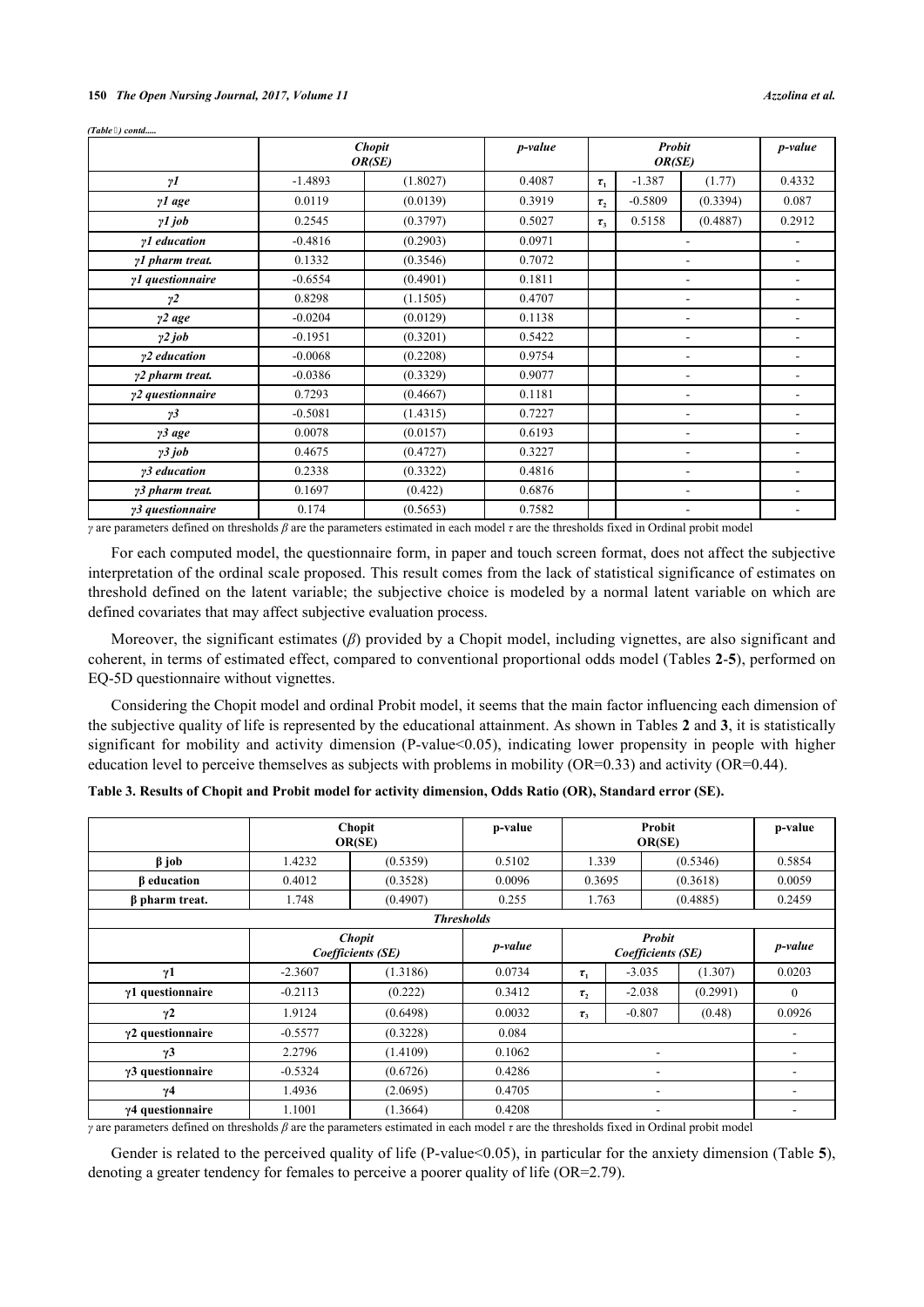Considering pain dimension, in Table**4**, gender and ICD implantation are associated with subjective pain perception; specifically, women perceive more pain and discomfort (OR=2.58). Moreover, ICD implantation is associated with a higher propensity to pain perception (OR=5.74).

|                          |           | <b>Chopit</b><br>OR(SE)            | p-value           |            | Probit<br>OR(SE)                   |          | p-value  |
|--------------------------|-----------|------------------------------------|-------------------|------------|------------------------------------|----------|----------|
| $\beta$ sex              | 2.58      | (0.4332)                           | 0.0287            | 2.551      |                                    | (0.4335) | 0.0308   |
| $\beta$ age              | 1.0092    | (0.0173)                           | 0.5949            | 1.009      |                                    | (0.0172) | 0.5847   |
| $\beta$ icd              | 5.7431    | (0.8869)                           | 0.0487            | 5.613      |                                    | (0.8893) | 0.0524   |
| $\beta$ job              | 0.5368    | (0.4826)                           | 0.1974            | 0.5437     |                                    | (0.4815) | 0.2057   |
| $\beta$ education        | 0.8983    | (0.2823)                           | 0.7042            | 0.8903     |                                    | (0.2828) | 0.6811   |
| $\beta$ questionnaire    | 1.0456    | (0.5868)                           | 0.9394            | 1.303      |                                    | (0.5497) | 0.6304   |
|                          |           |                                    | <b>Thresholds</b> |            |                                    |          |          |
|                          |           | <b>Chopit</b><br>Coefficients (SE) | p-value           |            | <b>Probit</b><br>Coefficients (SE) |          | p-value  |
| $\gamma$ 1               | 0.8023    | (1.4106)                           | 0.5695            | $\tau_{1}$ | 0.8105                             | (1.401)  | 0.5628   |
| $\gamma$ 1 questionnaire | $-0.1958$ | (0.3069)                           | 0.5235            | $\tau_{2}$ | 2.352                              | (0.2066) | $\theta$ |
| $\gamma$ 2               | 1.6839    | (0.565)                            | 0.0029            | $\tau_{3}$ | 3.606                              | (0.3665) | $\theta$ |
| $\gamma$ 2 questionnaire | $-0.0685$ | (0.3292)                           | 0.8352            |            |                                    |          |          |
| $\gamma$ 3               | 1.1052    | (0.6642)                           | 0.0961            |            |                                    |          |          |
| γ3 questionnaire         | 0.0424    | (0.3344)                           | 0.8991            |            |                                    |          |          |
| $\gamma$ 4               | 2.2448    | (1.3221)                           | 0.0895            |            |                                    |          |          |
| γ4 questionnaire         | $-0.4086$ | (0.5601)                           | 0.4657            |            |                                    |          |          |

## <span id="page-7-1"></span>**Table 4. Results of Chopit and Probit model for pain dimension, Odds Ratio (OR), Standard error (SE).**

*γ* are parameters defined on thresholds *β* are the parameters estimated in each model *τ* are the thresholds fixed in Ordinal probit model

#### <span id="page-7-0"></span>**Table 5. Chopit and Probit model for Anxiety dimension.**

|                       | Chopit<br>OR(SE)                   |                   | p-value         |            | Probit<br>OR(SE)                   |                          | p-value                  |
|-----------------------|------------------------------------|-------------------|-----------------|------------|------------------------------------|--------------------------|--------------------------|
| $\beta$ job           | 0.7707                             | (0.4742)          | 0.5829          |            | 0.9166<br>(0.4563)                 |                          | 0.8486                   |
| $\beta$ education     | 0.594                              | (0.3788)          | 0.1691          | 0.5606     |                                    | (0.2949)                 | 0.0497                   |
| $\beta$ sex           | 2.7927                             | (0.4544)          | 0.0238          | 2.935      |                                    | (0.4347)                 | 0.0133                   |
| $\beta$ age           | 1.0047                             | (0.0146)          | 0.7475          | 1.014      |                                    | (0.0126)                 | 0.2769                   |
| $\beta$ pharm treat.  | 1.4469                             | (0.426)           | 0.3859          | 1.553      |                                    | (0.4193)                 | 0.2939                   |
|                       |                                    | <b>Thresholds</b> |                 |            |                                    |                          |                          |
|                       | <b>Chopit</b><br>Coefficients (SE) |                   | <i>p</i> -value |            | <b>Probit</b><br>Coefficients (SE) |                          | p-value                  |
| $\gamma I$            | $-0.6444$                          | (1.5548)          | 0.6785          | $\tau_{1}$ | $-0.468$                           | (1.432)                  | 0.7438                   |
| $\gamma$ 1 education  | $-0.0672$                          | (0.2137)          | 0.7531          | $\tau_{2}$ | 0.7904                             | (0.2301)                 | 6e-04                    |
| γ1 questionnaire      | 0.0534                             | (0.2882)          | 0.853           | $\tau_{3}$ | 2.718                              | (0.3674)                 | $\theta$                 |
| $\gamma$ <sub>2</sub> | 3.2064                             | (1.4287)          | 0.0248          |            |                                    |                          | $\blacksquare$           |
| γ2 education          | $-0.1128$                          | (0.2388)          | 0.6366          |            | ۰                                  |                          | $\overline{\phantom{a}}$ |
| γ2 questionnaire      | $-0.885$                           | (0.4375)          | 0.0431          |            |                                    |                          | $\blacksquare$           |
| $\gamma$ 3            | $-8.0409$                          | (8.7936)          | 0.3605          |            | ۰                                  |                          | $\blacksquare$           |
| γ3 education          | 2.5704                             | (2.6896)          | 0.3392          | ۰          |                                    | $\overline{\phantom{a}}$ |                          |
| γ3 questionnaire      | 1.4856                             | (1.7219)          | 0.3882          |            |                                    |                          |                          |
| $\gamma$ 4            | 8.18                               | (12.9886)         | 0.5288          |            |                                    |                          |                          |
| y4 education          | 1.5439                             | (2.4728)          | 0.5324          |            |                                    |                          |                          |
| y4 questionnaire      | $-2.5932$                          | (3.7446)          | 0.4886          |            |                                    |                          |                          |

The model has not been estimated for self-care dimension because the majority of individuals in the sample (33 subject) confirmed not to have any problems in washing or dressing themselves, indicating that almost all patients are autonomous in the management of their daily chores.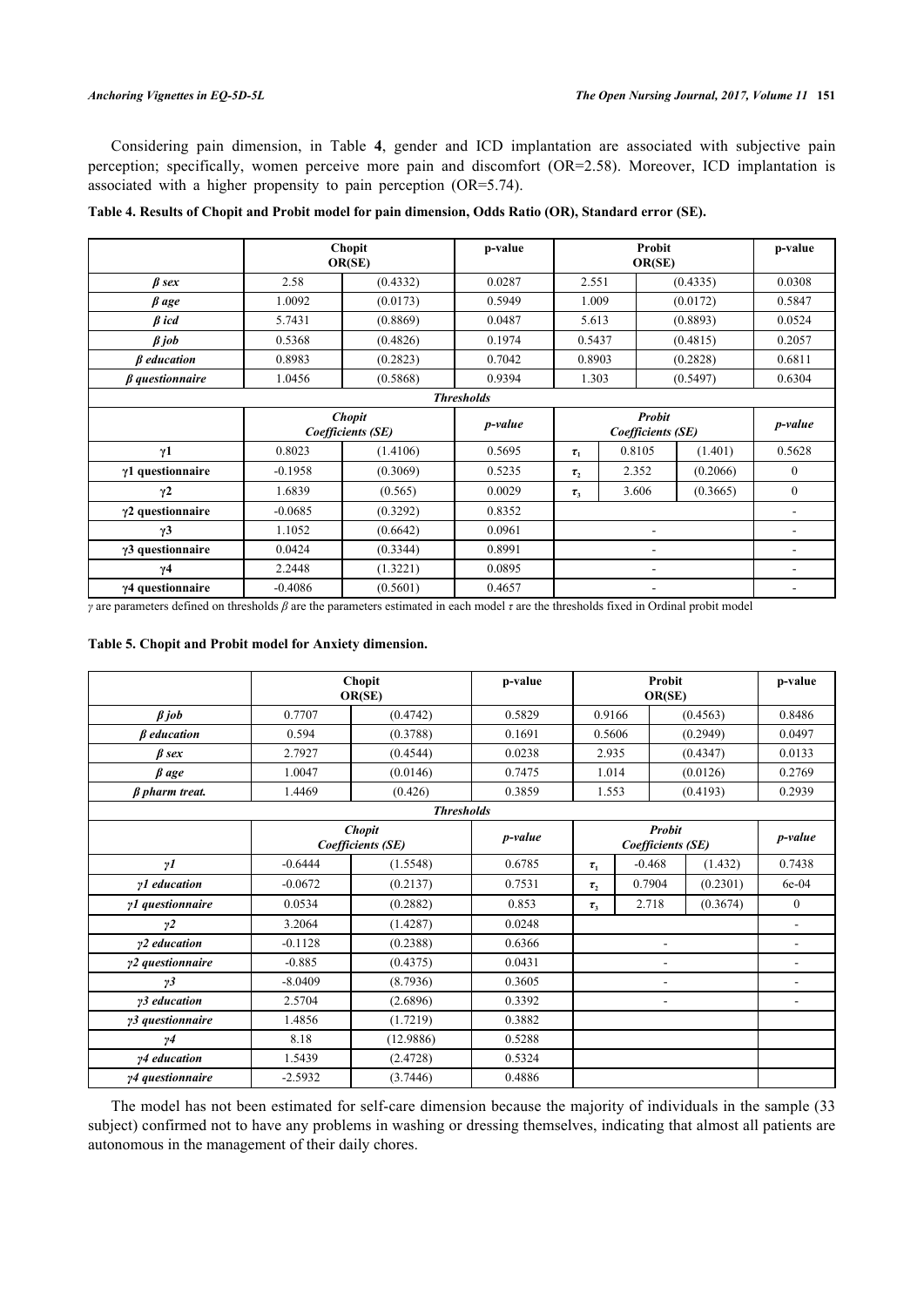## **4. DISCUSSION**

The aim of the study is the assessment of the coherence between EQ-5D with SF-12 paper questionnaire, a validated tool useful to measure HRQoL outcome. The assessment of convergent validity between EQ-5D and SF-12 indicates that comparable dimensions are more related (*i.e.* Activity versus Physical Function, or Pain versus Bodily Pain and Anxiety versus Vitality and Social Functioning). A similar correlation pattern has been reported in Pattanaphesaj *et al.* [\[20](#page-11-15)].

Considering the overall score on EQ-5D in vignettes and SF-12, it is possible to consider that there are five latent dimensions (Health and Physical activity, Emotional health, Selfcare, Pain and discomfort, and Anxiety) coherently with EQ-5D questionnaire structure. Also, other studies confirmed the convergent validity of both instruments to measure the HRQoL [\[21](#page-11-16)].

Once an overall coherence between different instruments used to measure the same HRQoL outcome has been established, another objective was to evaluate if the touch screen form of the vignettes questionnaire affect the item interpretation process.

EQ-5D vignettes questionnaire, in paper form, has been considered in literature as a validated instrument useful to take into account of heterogeneity in item interpretation process [[11](#page-11-7)]. It has been shown that EQ-5D questionnaire may be subject to DIF [\[3](#page-10-2)] (Different Item Functioning), a different item evaluation process across heterogeneous subjects. If DIF is not considered, the conclusions about perceived HRQoL may be misleading especially when heterogeneous groups are analyzed [\[19](#page-11-14)].

Chopit model, performed on vignettes questionnaire, leads to consider covariates on Item evaluation process identifying variables that may affect the subjective question interpretation [[7\]](#page-11-3), for this reason, the questionnaire form, has been included in the model as explanatory covariate defined on variable's interpretation performed by respondent.

Concerning the validation of EQ-5D questionnaire with vignettes in touch screen format, the questionnaire form does not affect the interpretation of questions among subjects, confirming that the electronic format is equivalent with correspondent validated paper tool.

Moreover, as the administration of the electronic questionnaire is a widespread practice, many patient reported outcome studies confirm that paper and computer administered questionnaires are equivalent [\[22](#page-11-17)].

Considering also the patient's prospective, an important aspect in PCOR research, in some studies, patients preferred electronic surveys, especially when being assessed for psychological aspects [[23,](#page-11-18) [24](#page-11-19)]. A further point under consideration is the evaluation of coherence, in terms of results estimation between a Chopit model performed including vignettes in the data, and the results obtained estimating a conventional Ordinal probit model.

The results are very similar in term of effects related to factors affecting the HRQoL in both estimated models. Consistently with existing literature [[25](#page-11-20)], it is possible to confirm that subjects with higher education attainment level achieve lower scores on EQ-5D scale in mobility, activity and anxiety dimensions, thus indicating a better quality of life in these domains.

Considering pain dimension, the factors affecting the HRQoL seem to be ICD implantation and gender. Other studies confirmed that the disease severity is associated with the subjective pain perception: in fact, the presence of previous chronic disease was associated with higher pain and discomfort perception [\[26,](#page-11-21) [27](#page-11-22)]. As shown in other researches, there is a significant relation between gender and anxiety/depression dimension in the EQ-5D questionnaire [\[21](#page-11-16)].

However, we acknowledge that further research is needed to generalize the validity of EQ-5D vignettes questionnaire in electronic form, given that we have built our conclusions on the small study sample. In fact, 90% of articles reporting validation of patient centered outcomes had a sample size greater than or equal to 100 [\[28](#page-12-0)].

Moreover, when an abstract concept such as HRQoL is considered, it appears pretty obvious that it is necessary to make most of the vignettes, but in our case the questionnaire has been validated using a sample of fairly homogeneous patients. Vignettes questionnaire is useful to correct DIF especially in case of rising heterogeneity of individuals in terms of socio-cultural characteristics[[29](#page-12-1)]. A further research development may be the validation of EQ-5D questionnaire using a larger sample of patients with more heterogeneous features in terms of health, social background and culture.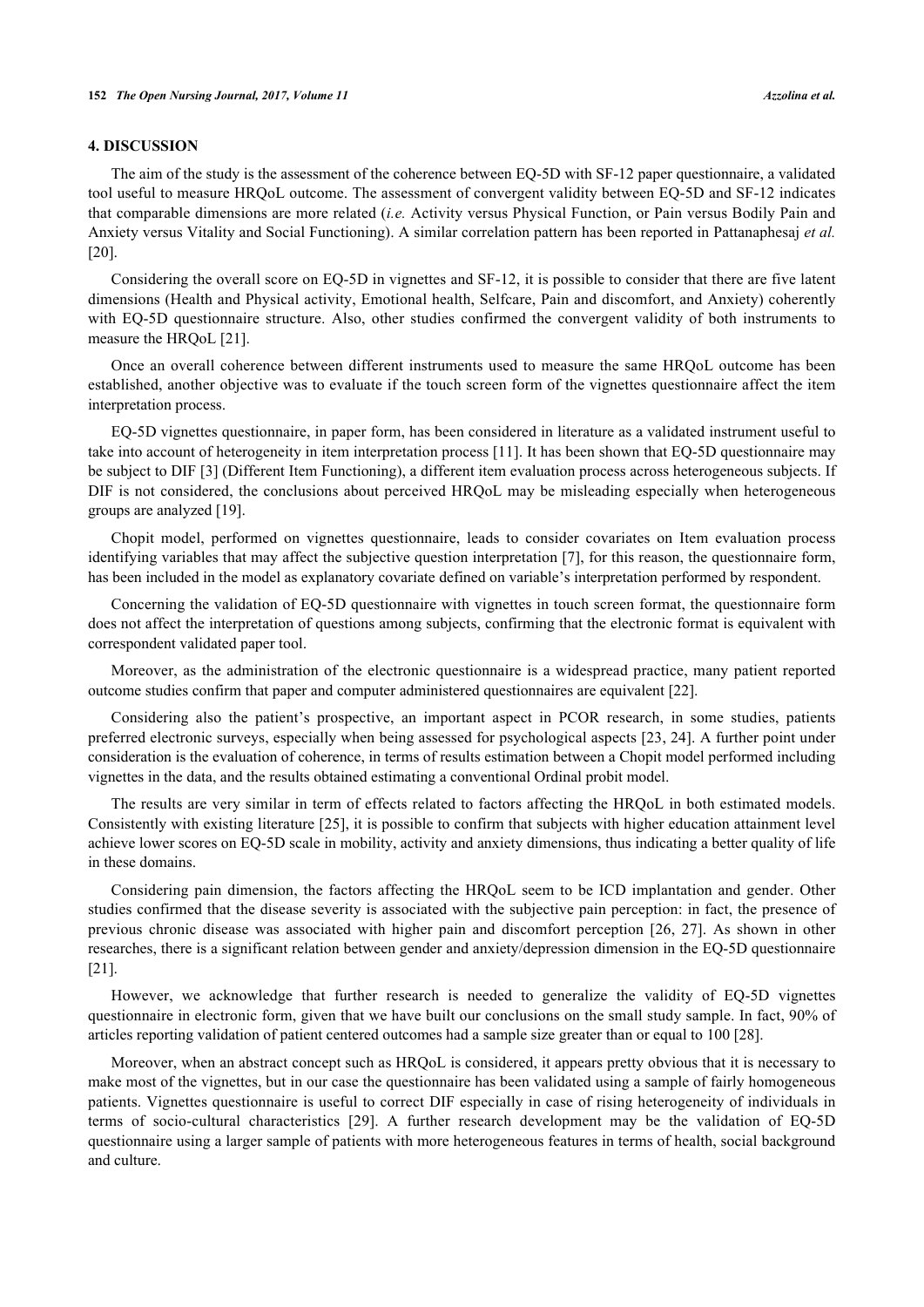## **CONCLUSION**

The EQ-5D in vignettes in electronic format is a tool to measure HRQoL, which seems as valid as other validated questionnaires used to measure the same concept as SF-12 questionnaire.

Moreover, the questionnaire electronic form, seems to be a factor not affecting the subjective item evaluation process.

## **LIST OF ABBREVIATIONS**

| <b>HROoL</b>  |     | (Health Related Quality of Life)         |
|---------------|-----|------------------------------------------|
| <b>Chopit</b> | $=$ | (Compound Hierarchical Ordered Probit)   |
| ICD.          |     | (Implantable Cardioverter Defibrillator) |
| DIF           | $=$ | (Differential Item Function)             |

## **ETHICS APPROVAL AND CONSENT TO PARTICIPATE**

Not applicable.

## **HUMAN AND ANIMAL RIGHTS**

No Animals/Humans were used for studies that are base of this research.

## **CONSENT FOR PUBLICATION**

Not applicable.

## **CONFLICT OF INTEREST**

The authors declare no conflict of interest, financial or otherwise.

#### **ACKNOWLEDGEMENTS**

Declared none.

## **APPENDIX**

## **Model Specification**

Chopit model (Compound Hierarchical Ordered Probit) is an extension of the classical ordinal probit to the case where a dataset also includes vignettes. The methodology consists of two sets of response variables, one for selfassessment, and one relating to the answers that the interviewee gives to the vignettes.

In this context,  $Y_i$  represents the response of the *i-th* subject given to self-assessment *(for i = 1, ...,n)*, and  $Z_i$  is the individual score *(for*  $l = 1, ..., L$ *)* attributed to the *j-th* vignette *(for j = 1, ..., 2J+1)*, taking into account that both the vignettes that self-assessments, can assume *K* integer values non-negative.

The model includes a self-assessment component and a component related to the vignettes.

#### **Self-Evaluation Component**

Assume that the actual response provided by the respondent *i-th* to the self-evaluation question is a latent onedimensional random variable *µ<sup>i</sup>* , which is a linear function of a vector of parameters *β* and explanatory covariates *X<sup>i</sup>* which add up to a random effect *η<sup>i</sup>* :

$$
\mu_i = X_i \beta + \eta_i
$$

$$
\eta_i \sim N(\mu_i, \omega^2)
$$

The parameters indicated with *β,* as in a classic ordinal probit model, define the effect of the covariates on the concept under investigation measured on an ordinal scale.

The level perceived by the subject *i-th* respect to  $\mu_i$ , is normally distributed and is however a random component unobservable *Yi\**: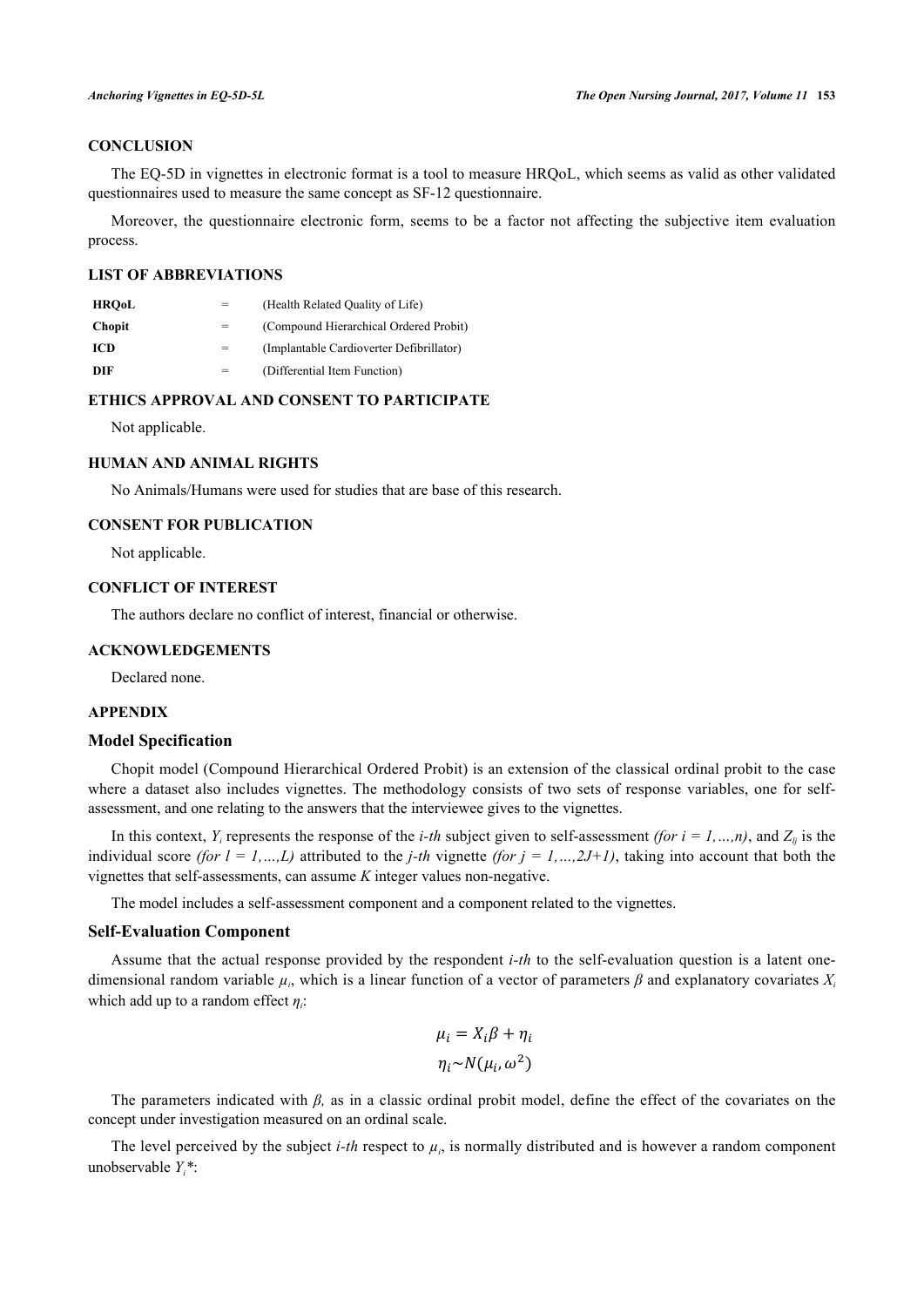$$
Y_i^*{\sim}N(\mu_i\,,\sigma^2)
$$

The observation mechanism that allows to move from perceived level to the one observed, divides the latent variable  $Y_i^*$  by means of the thresholds, as for the general ordinal probit model.

$$
Y_i = K \text{ if } \tau_i^{K-1} \le Z \ast_{ij} \le \tau_i^{K}
$$

The thresholds in this case, vary depending on the respondent for which the threshold levels are no longer constant but vary between subjects and are linear function of a vector of explanatory covariates *Vi* by γ parameters which define the effect of the subject characteristic on the question interpretation:

$$
\tau_i^1 = \gamma^1 V_i
$$
  

$$
\tau_i^K = \tau_i^{K-1} + \gamma^k V_i \quad (K = 2, \dots, K-1)
$$

Using only the component related to self-evaluation, it is not possible to separate the parameters  $\beta$  and  $\gamma$ , for that reason, we must use the information provided by the vignettes modeling also this component.

#### **Vignettes Component**

The model assumes that the respondent perceives the level of assessment on the vignette *j-th*, presented by the researcher, through a mechanism of observation defined on a latent random variable *Z\*ij* such that:

$$
Z_{ij}^*{\sim}N(\theta_j\,,\sigma_j^2)
$$

You can see that *θ*, which represents the level perceived for the vignettes, only varies depending on the *j-th* vignette and not according to the individual *i-th*, as is assumed in the model that each vignette is interpreted in the same way by the various respondents (*vignettes equivalence*).

Another assumption is that among individuals can vary the interpretation of the question pertaining to selfevaluation, but, each individual, in the same way, uses the measurement scale for answer to the the question pertaining to self-evaluation, both to evaluate the fictitious situations presented in the vignettes. This property is defined as *response consistency*.

The mechanism of discretization of continuous latent variable  $Z^*$  is the same, whereas the number of values that can assume the score of a vignette *j-th* are *K* as for the question relative to self-evaluation:

$$
Z \ast_{ij} = K \text{ if } \tau_i^{K-1} \le Z \ast_{ij} \le \tau_i^{K}
$$

The thresholds are determined by the same linear combination expected in the case of modeling on self-assessment, or through the γ coefficients and explanatory covariates *Vi*:

$$
\tau_i^1 = \gamma^1 V_i
$$
  

$$
\tau_i^K = \tau_i^{K-1} + \gamma^k V_i \quad (K = 2, \dots, K-1)
$$

The cut points of the latent random variable are the same  $Z^*$ ij and  $Y_i^*$ , and, unlike the ordinal probit model these vary according to the individual characteristics.

#### **REFERENCES**

- <span id="page-10-0"></span>[1] Guyatt GH, Feeny DH, Patrick DL. Measuring health-related quality of life. Ann Intern Med 1993; 118(8): 622-9. [\[http://dx.doi.org/10.7326/0003-4819-118-8-199304150-00009](http://dx.doi.org/10.7326/0003-4819-118-8-199304150-00009)] [PMID: [8452328\]](http://www.ncbi.nlm.nih.gov/pubmed/8452328)
- <span id="page-10-1"></span>[2] Padilla GV, Grant MM. Quality of life as a cancer nursing outcome variable. ANS Adv Nurs Sci 1985; 8(1): 45-60. [\[http://dx.doi.org/10.1097/00012272-198510000-00007](http://dx.doi.org/10.1097/00012272-198510000-00007)] [PMID: [3933413\]](http://www.ncbi.nlm.nih.gov/pubmed/3933413)
- <span id="page-10-2"></span>[3] King CR. Advances in how clinical nurses can evaluate and improve quality of life for individuals with cancer. In: Oncology nursing forum. 2006.

[\[http://dx.doi.org/10.1188/06.ONF.S1.5-12\]](http://dx.doi.org/10.1188/06.ONF.S1.5-12)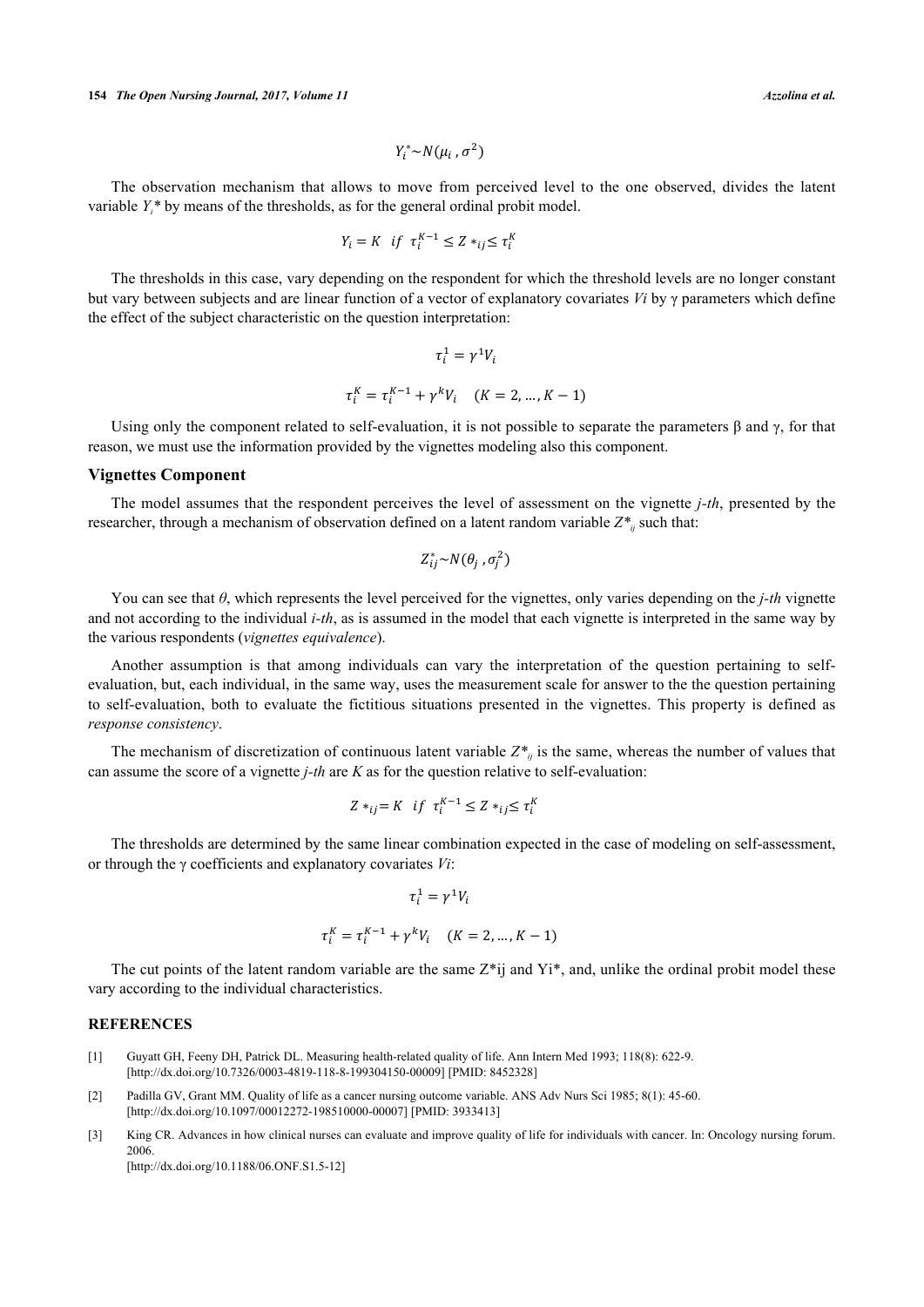- <span id="page-11-0"></span>[4] Goodwin PJ, Black JT, Bordeleau LJ, Ganz PA. Health-related quality-of-life measurement in randomized clinical trials in breast cancer- taking stock. J Natl Cancer Inst 2003; 95(4): 263-81. [\[http://dx.doi.org/10.1093/jnci/95.4.263](http://dx.doi.org/10.1093/jnci/95.4.263)] [PMID: [12591983\]](http://www.ncbi.nlm.nih.gov/pubmed/12591983)
- <span id="page-11-1"></span>[5] Permanyer-Miralda G, Alonso J, Antó JM, Alijarde-Guimerá M, Soler-Soler J. Comparison of perceived health status and conventional functional evaluation in stable patients with coronary artery disease. J Clin Epidemiol 1991; 44(8): 779-86. [\[http://dx.doi.org/10.1016/0895-4356\(91\)90130-2](http://dx.doi.org/10.1016/0895-4356(91)90130-2)] [PMID: [1941029](http://www.ncbi.nlm.nih.gov/pubmed/1941029)]
- <span id="page-11-2"></span>[6] Hopkins DJ, King G. Improving anchoring vignettes designing surveys to correct interpersonal incomparability Pub Opin Quarterly 2010; 74(2): 201-22.
- <span id="page-11-3"></span>[7] King G, Murray CJ, Salomon JA, Tandon A. Enhancing the validity and cross-cultural comparability of measurement in survey research. Am Polit Sci Rev 2004; 98: 191-207. [\[http://dx.doi.org/10.1017/S000305540400108X](http://dx.doi.org/10.1017/S000305540400108X)]
- 
- <span id="page-11-4"></span>[8] Wand J. Credible comparisons using interpersonally incomparable data: Nonparametric scales with anchoring vignettes Am J Poli Sci 2013; 57: 249-62.
- <span id="page-11-5"></span>[9] Devlin NJ, Parkin D, Browne J. Patient-reported outcome measures in the NHS: New methods for analysing and reporting EQ-5D data. Health Econ 2010; 19(8): 886-905. [\[http://dx.doi.org/10.1002/hec.1608\]](http://dx.doi.org/10.1002/hec.1608) [PMID: [20623685](http://www.ncbi.nlm.nih.gov/pubmed/20623685)]
- <span id="page-11-6"></span>[10] Evans JR, Mathur A. The value of online surveys. Internet Res 15(2): 195-219. [\[http://dx.doi.org/10.1108/10662240510590360\]](http://dx.doi.org/10.1108/10662240510590360)
- <span id="page-11-7"></span>[11] Au N, Lorgelly PK. Anchoring vignettes for health comparisons: an analysis of response consistency. Qual Life Res 2014; 23(6): 1721-31. [\[http://dx.doi.org/10.1007/s11136-013-0615-2\]](http://dx.doi.org/10.1007/s11136-013-0615-2) [PMID: [24384738](http://www.ncbi.nlm.nih.gov/pubmed/24384738)]
- <span id="page-11-8"></span>[12] Group E. How to use EQ-5D. 2015.
- <span id="page-11-9"></span>[13] Group TE. EuroQol-a new facility for the measurement of health-related quality of life. Health Policy 1990; 16(3): 199-208. [\[http://dx.doi.org/10.1016/0168-8510\(90\)90421-9](http://dx.doi.org/10.1016/0168-8510(90)90421-9)] [PMID: [10109801](http://www.ncbi.nlm.nih.gov/pubmed/10109801)]
- <span id="page-11-10"></span>[14] Schweikert B, Hahmann H, Leidl R. Validation of the EuroQol questionnaire in cardiac rehabilitation. Heart 2006; 92(1): 62-7. [\[http://dx.doi.org/10.1136/hrt.2004.052787\]](http://dx.doi.org/10.1136/hrt.2004.052787) [PMID: [15797936](http://www.ncbi.nlm.nih.gov/pubmed/15797936)]
- [15] Golicki D, Niewada M, Buczek J, *et al.* Validity of EQ-5D-5L in stroke Quality of life research. Int J Quality Life Aspects Treat Care Rehab 2015; 24(4): 845-50. [\[http://dx.doi.org/10.1007/s11136-014-0834-1\]](http://dx.doi.org/10.1007/s11136-014-0834-1)
- <span id="page-11-11"></span>[16] Ellis JJ, Eagle KA, Kline-Rogers EM, Erickson SR. Validation of the EQ-5D in patients with a history of acute coronary syndrome. Curr Med Res Opin 2005; 21(8): 1209-16. [\[http://dx.doi.org/10.1185/030079905X56349\]](http://dx.doi.org/10.1185/030079905X56349) [PMID: [16083530](http://www.ncbi.nlm.nih.gov/pubmed/16083530)]
- <span id="page-11-12"></span>[17] Ware J E, Kosinski M, Keller SD. How to Score the SF-12 physical and mental health summary scales: Quality Metric Incorporated and).
- <span id="page-11-13"></span>[18] King G, Wand J. Comparing incomparable survey responses. Evaluat Select Anchor Vignettes Poli Analys 2007; 15: 46-66.
- <span id="page-11-14"></span>[19] Chevalier A, Fielding A. An introduction to anchoring vignettes. J R Stat Soc [Ser A] 2011; 174(3): 569-74. [\[http://dx.doi.org/10.1111/j.1467-985X.2011.00703.x](http://dx.doi.org/10.1111/j.1467-985X.2011.00703.x)]
- <span id="page-11-15"></span>[20] Pattanaphesaj J, Thavorncharoensap M. Measurement properties of the EQ-5D-5L compared to EQ-5D-3L Thai Diabet Patients Health Quality life Outcom. 2015; 13: p. 14.
- <span id="page-11-16"></span>[21] Johnson JA, Coons SJ. Comparison of the EQ-5D and SF-12 in an adult US sample. Qual Life Res 1998; 7(2): 155-66. [\[http://dx.doi.org/10.1023/A:1008809610703\]](http://dx.doi.org/10.1023/A:1008809610703) [PMID: [9523497](http://www.ncbi.nlm.nih.gov/pubmed/9523497)]
- <span id="page-11-17"></span>[22] Gwaltney CJ, Shields AL, Shiffman S. Equivalence of electronic and paper-and-pencil administration of patient-reported outcome measures: a meta-analytic review. Value Health 2008; 11(2): 322-33. [\[http://dx.doi.org/10.1111/j.1524-4733.2007.00231.x\]](http://dx.doi.org/10.1111/j.1524-4733.2007.00231.x) [PMID: [18380645](http://www.ncbi.nlm.nih.gov/pubmed/18380645)]
- <span id="page-11-18"></span>[23] DiLillo D, DeGue S, Kras A, Di Loreto-Colgan AR, Nash C. Participant responses to retrospective surveys of child maltreatment: Does mode of assessment matter? Violence Vict 2006; 21(4): 410-24. [\[http://dx.doi.org/10.1891/0886-6708.21.4.410](http://dx.doi.org/10.1891/0886-6708.21.4.410)] [PMID: [16897910](http://www.ncbi.nlm.nih.gov/pubmed/16897910)]
- <span id="page-11-19"></span>[24] DeLeo JM, Pucino F, Calis KA, Crawford KW, Dorworth T, Gallelli JF. Patient-interactive computer system for obtaining medication histories. Am J Hosp Pharm 1993; 50(11): 2348-52. [PMID: [8266960\]](http://www.ncbi.nlm.nih.gov/pubmed/8266960)
- <span id="page-11-20"></span>[25] Badia X, Roset M, Montserrat S, Herdman M, Segura A. [The Spanish version of EuroQol: A description and its applications. European Quality of Life scale]. Med Clin (Barc) 1999; 112(Suppl. 1): 79-85. [PMID: [10618804\]](http://www.ncbi.nlm.nih.gov/pubmed/10618804)
- <span id="page-11-21"></span>[26] Granja C, Teixeira-Pinto A, Costa-Pereira A. Quality of life after intensive care--evaluation with EQ-5D questionnaire. Intensive Care Med 2002; 28(7): 898-907.
	- [\[http://dx.doi.org/10.1007/s00134-002-1345-z](http://dx.doi.org/10.1007/s00134-002-1345-z)] [PMID: [12122528](http://www.ncbi.nlm.nih.gov/pubmed/12122528)]
- <span id="page-11-22"></span>[27] Cleland JA, Lee AJ, Hall S. Associations of depression and anxiety with gender, age, health-related quality of life and symptoms in primary